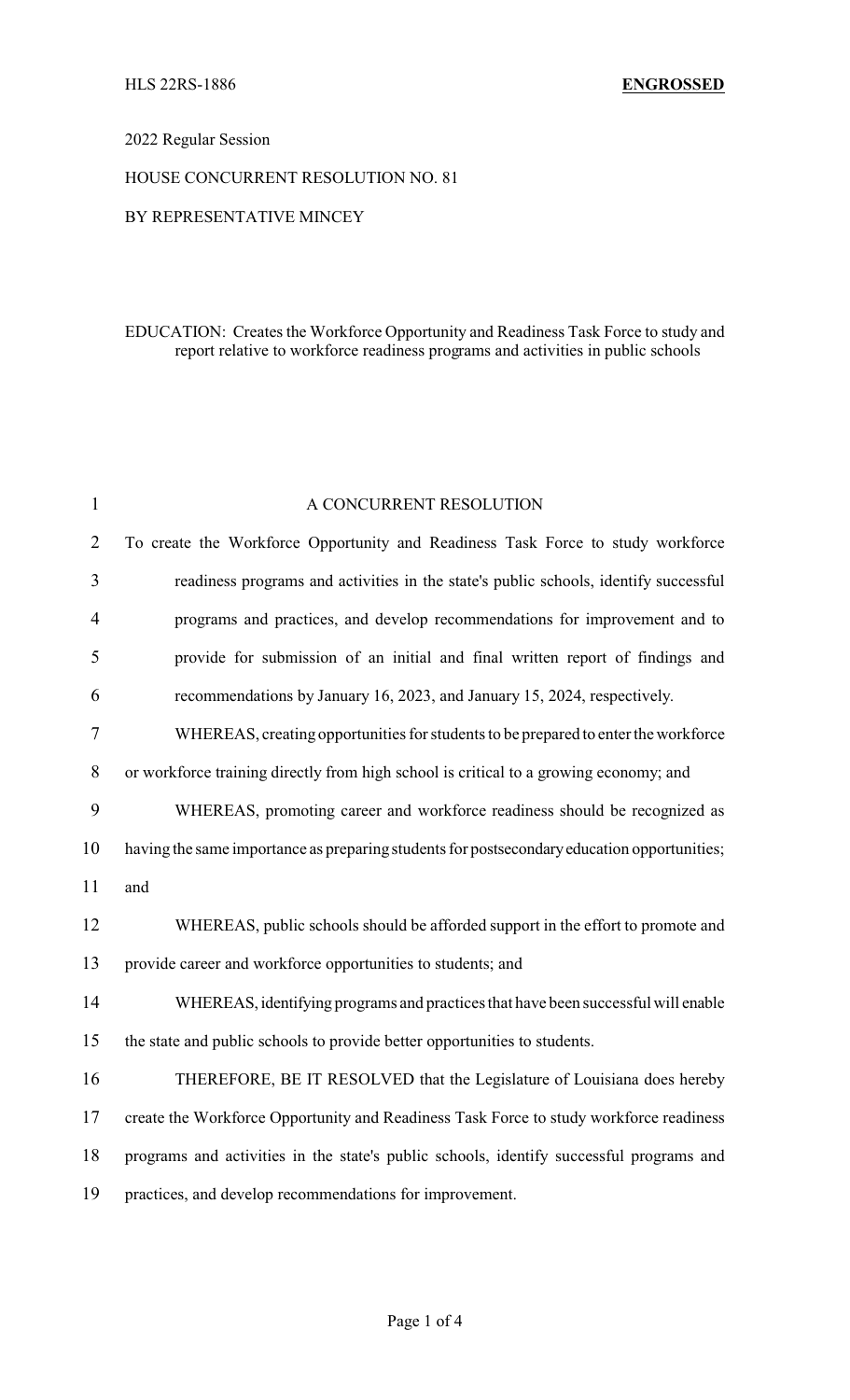#### HLS 22RS-1886 **ENGROSSED**

 BE IT FURTHER RESOLVED that the task force shall be composed of the following members: (1) The speaker of the House of Representatives or his designee. (2) The president of the Senate or his designee. (3) The president of the Louisiana Community and Technical College System. (4) A representative of the state Department of Education designated by the state superintendent of education. (5) The president of the State Board of Elementary and Secondary Education or his designee. (6) A representative of the Louisiana School Boards Association designated by the governing authority of the association. (7) A representative of the Louisiana Association of School Superintendents designated by the governing authority of the association. (8) The executive director of the Louisiana Association of Public Charter Schools or his designee. (9) A designee of the governing authority of the Louisiana Association of Principals who is a career and technical education coordinator from a large district (greater than or equal to 20,000 students) with a successful career and technical education program. (10) A designee of the governing authority of the Louisiana Association of Principals who is a career and technical education coordinator from a small district (less than or equal to 3,000 students) with a successful career and technical education program. (11) A designee of the governing authority of the Louisiana Association of School Executives who is a principal from a large high school (greater than or equal to 1,500 students) with a successful career and technical education program. (12) A designee of the governing authority of the Louisiana Association of School Executives who is a principal from a small high school (less than or equal to 200 students) with a successful career and technical education program. (13) The president and chief executive officer of the Council for A Better Louisiana or his designee.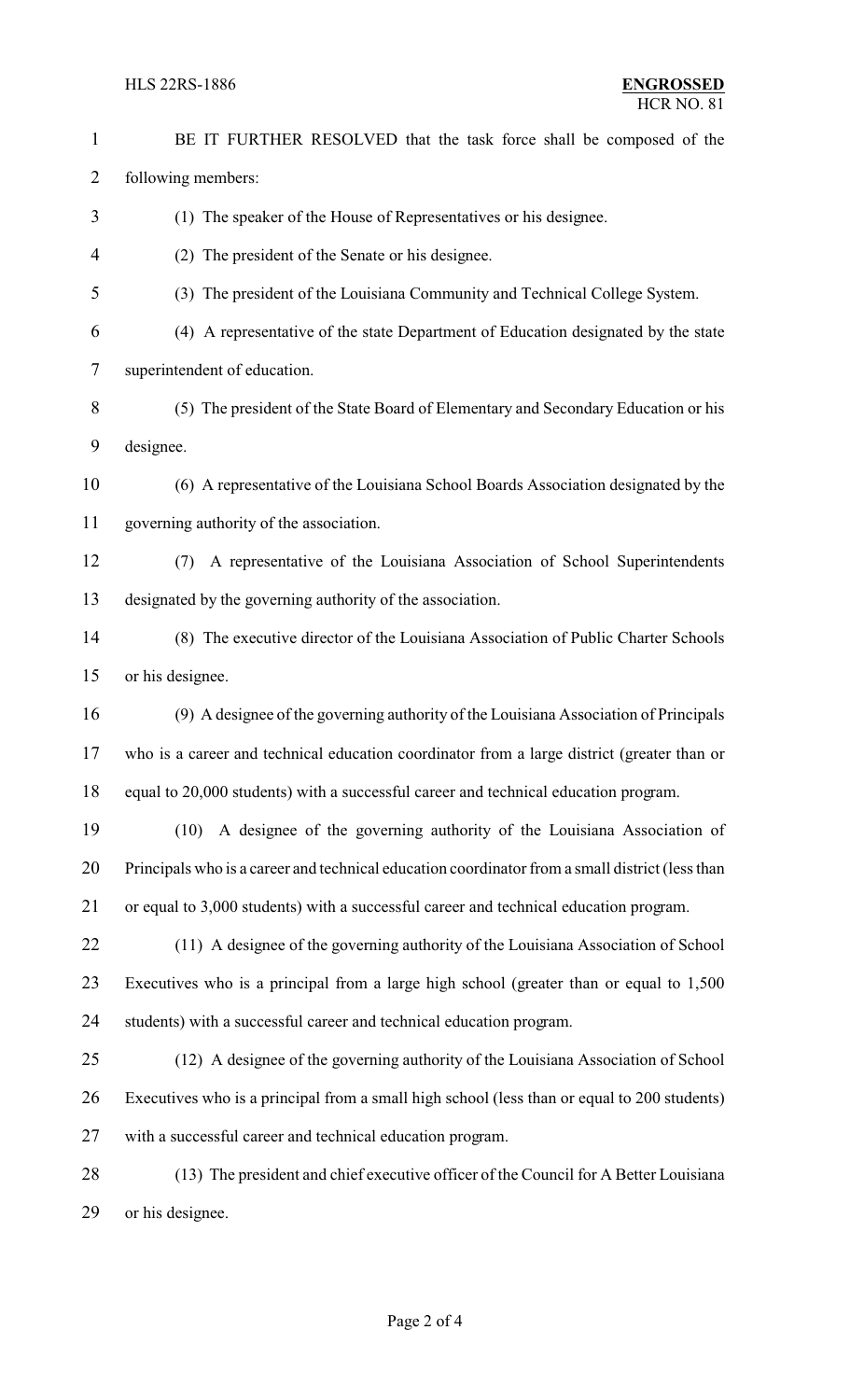(14) A representative of the Louisiana Chamber of Commerce Foundation designated by the governing authority of the foundation. (15) A representative of the Louisiana Economic Development Corporation designated by the governing authority of the corporation.

(16) The secretary of the Louisiana Workforce Commission or his designee.

 (17) A representative of the Louisiana Association of Business and Industry designated by the governing authority of the association.

 BE IT FURTHER RESOLVED that the president of the Louisiana Community and Technical College System (LCTCS) shall be responsible for designating LCTCS staff to assist the task force in performing its duties, shall serve as chair of the task force, and shall call the first meeting of the task force, which shall be held not later than July 15, 2022, and at which time the task force shall adopt rules of procedure, a work schedule, and any additional measures that it deems necessary for the timely performance of its duties, including selection of a vice chair and other officers.

 BE IT FURTHER RESOLVED that the termination date of the task force shall be two years after the convening of its first meeting, unless it is deemed necessary by the LCTCS president to extend the task force's operations by another year to monitor and assist with implementation of any recommendations.

 BE IT FURTHER RESOLVED that members of the task force shall serve without compensation.

 BE IT FURTHER RESOLVED that the task force shall submit an initial written report of findings of recommendations by January 16, 2023, and a final written report of findings and recommendations byJanuary15, 2024, to the governor, the state superintendent of education, the House Committee on Education, the Senate Committee on Education, the president of the State Board of Elementary and Secondary Education, and the author of this Resolution, which shall include recommendations for legislation, if any, relative to the following:

 (1) Current workforce readiness programs and activities in the state's public schools, including but not limited to high school vocational education programs, dual enrollment programs, and internships.